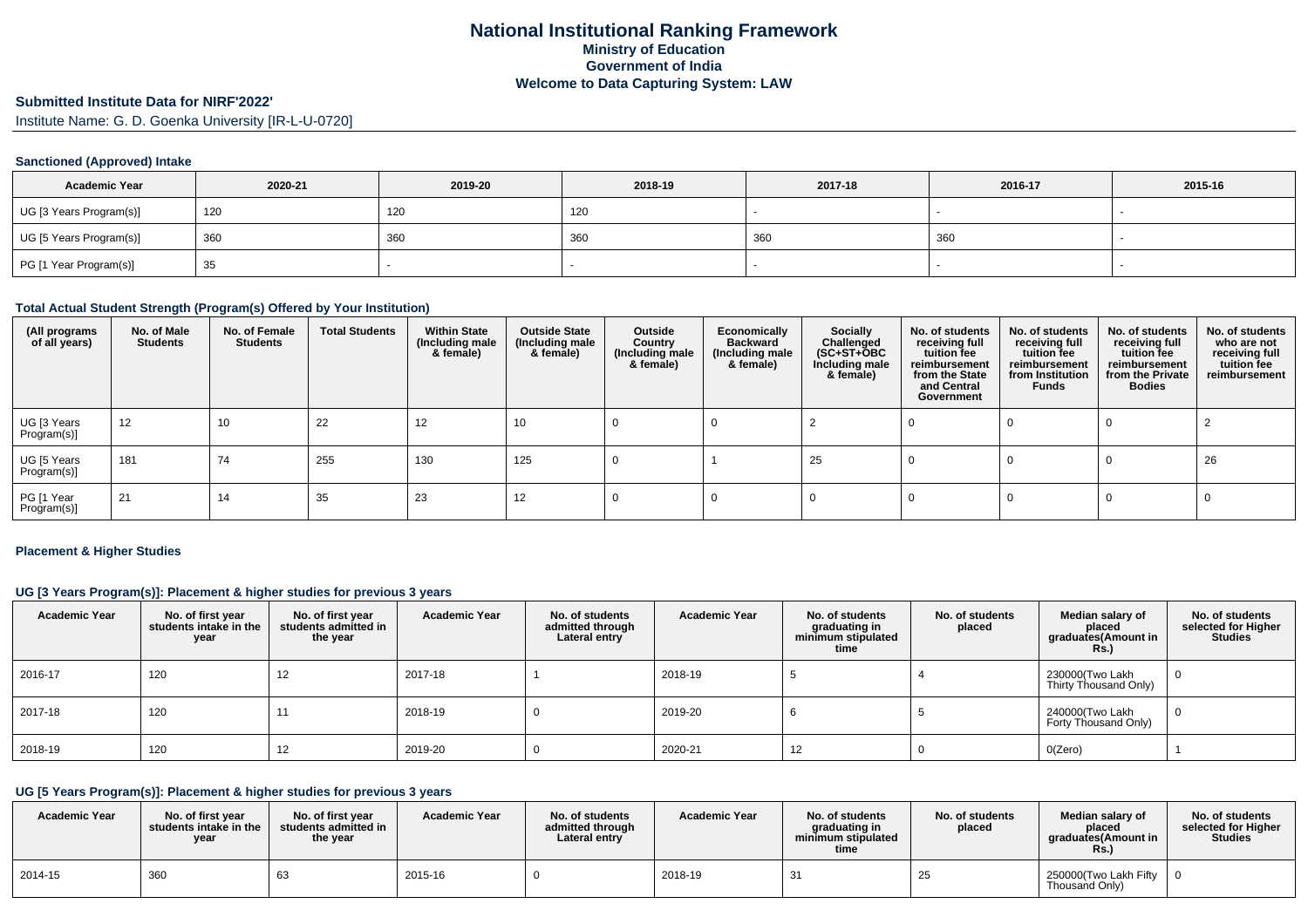| 2015-16 | 360 | -70 | 2016-17 | 2019-20 | 51   | َپ | 225000(Two Lakh<br>Twenty Five Thousand<br>Only) | 4E<br>ັບ |
|---------|-----|-----|---------|---------|------|----|--------------------------------------------------|----------|
| 2016-17 | 360 | 53  | 2017-18 | 2020-21 | - 55 |    | 480000(Four Lakh<br>Eighty Thousand only)        |          |

## **PG [1 Years Program(s)]: Placement & higher studies for previous 3 years**

| <b>Academic Year</b> | No. of first year<br>students intake in the<br>year | No. of first year<br>students admitted in<br>the year | <b>Academic Year</b> | No. of students graduating in minimum<br>stipulated time | No. of students<br>placed | Median salary of<br>placed<br>graduates(Amount in<br>Rs.) | No. of students<br>selected for Higher<br><b>Studies</b> |
|----------------------|-----------------------------------------------------|-------------------------------------------------------|----------------------|----------------------------------------------------------|---------------------------|-----------------------------------------------------------|----------------------------------------------------------|
| 2018-19              | 30                                                  | 29                                                    | 2018-19              |                                                          |                           | 450000(Four Lakh Fifty   0<br>Thousand Only)              |                                                          |
| 2019-20              | 30                                                  | 14                                                    | 2019-20              | 12                                                       |                           | 390000(Three Lakh<br>Ninety Thousand Only)                | . 0                                                      |
| 2020-21              | 35                                                  | 32                                                    | 2020-21              | 32                                                       |                           | O(Zero)                                                   |                                                          |

### **Ph.D Student Details**

| Ph.D (Student pursuing doctoral program till 2020-21 Students admitted in the academic year 2020-21 should not be entered here.) |         |                       |         |  |  |  |
|----------------------------------------------------------------------------------------------------------------------------------|---------|-----------------------|---------|--|--|--|
|                                                                                                                                  |         | <b>Total Students</b> |         |  |  |  |
| Full Time                                                                                                                        |         |                       |         |  |  |  |
| Part Time                                                                                                                        |         | 49                    |         |  |  |  |
| No. of Ph.D students graduated (including Integrated Ph.D)                                                                       |         |                       |         |  |  |  |
|                                                                                                                                  | 2020-21 | 2019-20               | 2018-19 |  |  |  |
| Full Time                                                                                                                        |         |                       |         |  |  |  |
| Part Time                                                                                                                        |         |                       |         |  |  |  |

### **Financial Resources: Utilised Amount for the Capital expenditure for previous 3 years**

| 2020-21<br><b>Academic Year</b>                                                                      |                                                                    | 2019-20                                                            | 2018-19                                                                       |  |  |  |  |  |
|------------------------------------------------------------------------------------------------------|--------------------------------------------------------------------|--------------------------------------------------------------------|-------------------------------------------------------------------------------|--|--|--|--|--|
|                                                                                                      | <b>Utilised Amount</b>                                             | <b>Utilised Amount</b>                                             | <b>Utilised Amount</b>                                                        |  |  |  |  |  |
| Annual Capital Expenditure on Academic Activities and Resources (excluding expenditure on buildings) |                                                                    |                                                                    |                                                                               |  |  |  |  |  |
| Library                                                                                              | 575071 (Five Lac Seventy Five Thousand and Seventy One<br>Only)    | 157604 (One Lac Fifty Seven Thousand Six Hundred and Four<br>Only) | 231143 (Two Lac Thirty One Thousand One Hundred and<br>Forty Three Only)      |  |  |  |  |  |
| New Equipment for Laboratories                                                                       | 504231 (Five Lac Four Thousand Two Hundred and Thirty One<br>only) | 0 (Zero)                                                           | 0 (Zero)                                                                      |  |  |  |  |  |
| Other expenditure on creation of Capital Assets (excluding<br>expenditure on Land and Building)      | 0 (Zero)                                                           | 46406 (Forty Six Thousand Four hundred and Six Only)               | 1449226 (Fourteen Lac Forty Nine Thousand Two Hundred<br>and Twenty Six Only) |  |  |  |  |  |

#### **Financial Resources: Utilised Amount for the Operational expenditure for previous 3 years**

| <b>Academic Year</b> | 2020-21                | 2019-20                | 2018-19                |
|----------------------|------------------------|------------------------|------------------------|
|                      | <b>Utilised Amount</b> | <b>Utilised Amount</b> | <b>Utilised Amount</b> |
|                      |                        |                        |                        |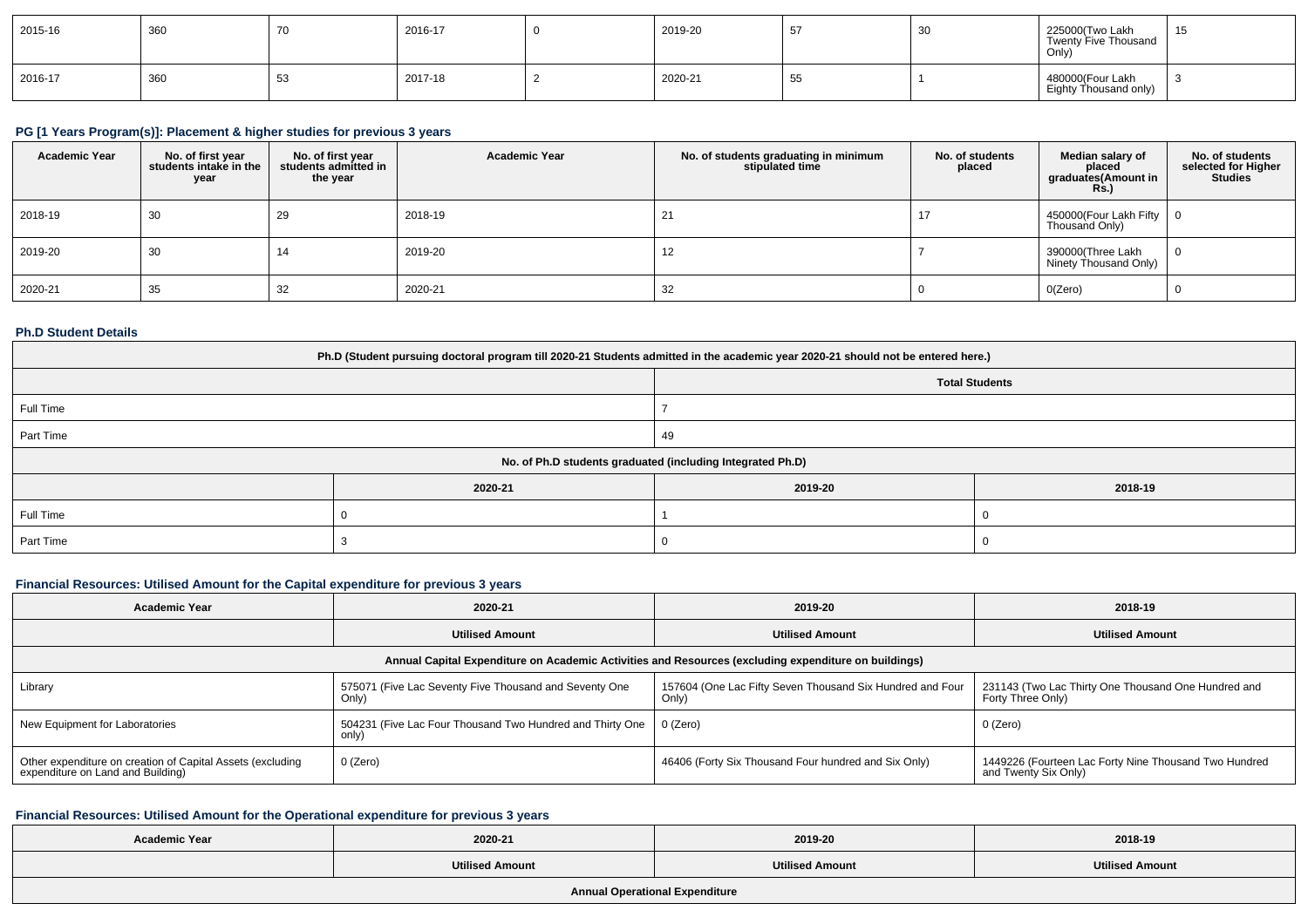| Salaries (Teaching and Non Teaching staff)                                                                                                                                                      | 10933166 (One Crore Nine Lac Thirty Three Thousand One<br>Hundred and Sixty Six Only) | 14161183 (One Crore Forty One Lac Sixty One Thousand One<br>Hundred and Eight Three Only) | 14853690 (One Crore Forty Eight Lac Fifty Three Thousand<br>Six Hundred and Ninety Only)    |
|-------------------------------------------------------------------------------------------------------------------------------------------------------------------------------------------------|---------------------------------------------------------------------------------------|-------------------------------------------------------------------------------------------|---------------------------------------------------------------------------------------------|
| Maintenance of Academic Infrastructure or consumables and<br>other running expenditures (excluding maintenance of hostels<br>and allied services, rent of the building, depreciation cost, etc) | 6434193 (Sixty Four Lac Thirty Four Thousand one Hundred<br>and Ninety Three Only)    | 10006773 (One Crore Six Thousand Seven Hundred and<br>Seventy Three Only)                 | 11529747 (One Crore Fifteen Lac Twenty Nine Thousand<br>Seven Hundred and Forty Seven Only) |
| Seminars/Conferences/Workshops                                                                                                                                                                  | 0 (Zero)                                                                              | 343936 (Three Lac Forty Three Thousand Nine Hundred and<br>Thirty Six Only)               | 957605 (Nine Lac Fifty Seven Thousand Six Hundred Five<br>Only                              |

## **Sponsored Research Details**

| <b>Financial Year</b>                    | 2020-21 | 2019-20 | 2018-19 |
|------------------------------------------|---------|---------|---------|
| Total no. of Sponsored Projects          |         |         |         |
| Total no. of Funding Agencies            |         |         |         |
| Total Amount Received (Amount in Rupees) |         |         |         |
| Amount Received in Words                 | Zero    | Zero    | Zero    |

# **Consultancy Project Details**

| <b>Financial Year</b>                    | 2020-21 | 2019-20 | 2018-19 |
|------------------------------------------|---------|---------|---------|
| Total no. of Consultancy Projects        |         |         |         |
| Total no. of Client Organizations        |         |         |         |
| Total Amount Received (Amount in Rupees) |         |         |         |
| Amount Received in Words                 | Zero    | Zero    | Zero    |

## **PCS Facilities: Facilities of physically challenged students**

| 1. Do your institution buildings have Lifts/Ramps?                                                                                                         | Yes, more than 80% of the buildings |
|------------------------------------------------------------------------------------------------------------------------------------------------------------|-------------------------------------|
| 2. Do your institution have provision for walking aids, including wheelchairs and transportation from one building to another for<br>handicapped students? | Yes                                 |
| 3. Do your institution buildings have specially designed toilets for handicapped students?                                                                 | Yes, more than 80% of the buildings |

### **Faculty Details**

| <b>Srno</b> | Name             | Age | Designation                                         | Gender | Qualification | <b>Experience (In</b><br><b>Months</b> ) | <b>Currently working</b><br>with institution? | <b>Joining Date</b> | <b>Leaving Date</b>      | <b>Association type</b> |
|-------------|------------------|-----|-----------------------------------------------------|--------|---------------|------------------------------------------|-----------------------------------------------|---------------------|--------------------------|-------------------------|
|             | Tabrez Ahmad     | 46  | Dean / Principal /<br>Director / Vice<br>Chancellor | Male   | Ph.D          | 252                                      | Yes                                           | 01-05-2020          | $\overline{\phantom{a}}$ | Regular                 |
|             | Anita Kumari     | 34  | <b>Assistant Professor</b>                          | Female | Ph.D          | 41                                       | Yes                                           | 28-01-2019          | $\sim$ $\sim$            | Regular                 |
|             | Rakesh Kumar     | 49  | <b>Assistant Professor</b>                          | Male   | Ph.D          | 156                                      | Yes                                           | 12-09-2018          | $\sim$ $\sim$            | Regular                 |
|             | Dakshita Sangwan | 36  | <b>Assistant Professor</b>                          | Female | Ph.D          | 114                                      | Yes                                           | 11-08-2016          | $\overline{\phantom{a}}$ | Regular                 |
|             | Shreyas Vyas     | 30  | <b>Assistant Professor</b>                          | Male   | <b>LLM</b>    | 84                                       | Yes                                           | 21-09-2017          | $\overline{\phantom{a}}$ | Regular                 |
|             | Abhinav Kumar    | 29  | <b>Assistant Professor</b>                          | Male   | <b>LLM</b>    | 38                                       | Yes                                           | 26-08-2019          | $\overline{\phantom{a}}$ | Regular                 |
|             | Sumit Agrawala   | 32  | <b>Assistant Professor</b>                          | Male   | <b>LLM</b>    | 80                                       | Yes                                           | 29-08-2019          | $\overline{\phantom{a}}$ | Regular                 |